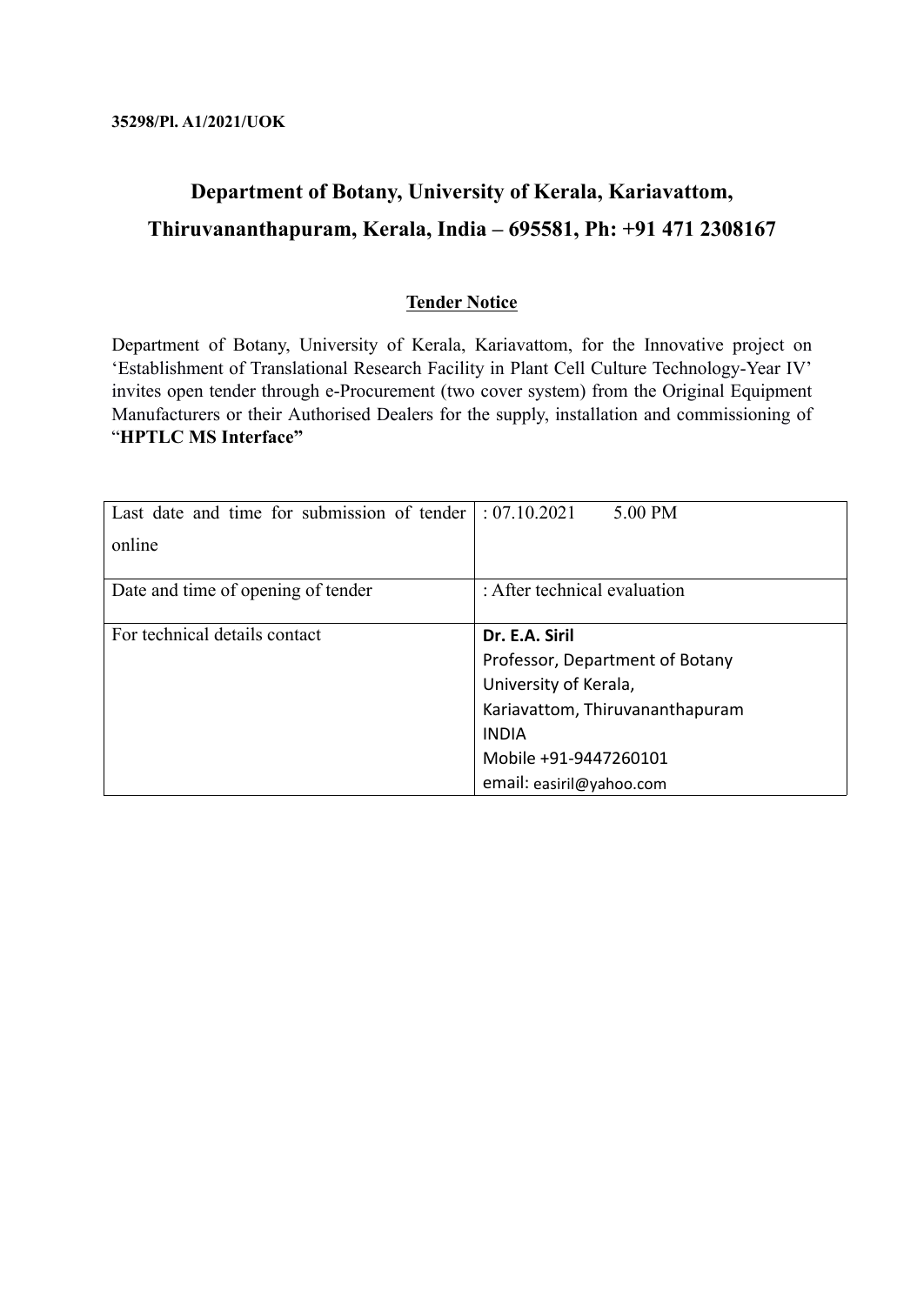## **Technical specifications of Quotation for HPTLC MS Interface**

### **Specifications**

It should elute fractions from TLC /HPTLC plates after chromatography into any MS. 4

x 2 mm oval elution head. Work at 4 bar N2 pressure.

In-line filter 2 µm or less filter size is to be provided to ensure no particles enter MS. Laser cross hairs for positioning.

Automatic piston movement and cleaning function is to be provided. Filter size 5  $\mu$  or less.

Manual positioning with XY movement and valve switching facility

Can be kept on-line with LC-MS but in by-pass mode. Should be compatible with

most LC-MS available in the market.

Nanotight peek fitting (fingertight nut and ferrule) feature is to be available

Column Saver 2μm, SST must be present

System operable condition should be at room temperature

Accessory: Pump for HPTLC MS interface

Pump specifications for HPTLC MS interface: Type- High Flow Pump

Large flow high pressure infusion pump features:

Solvent Delivery- plunger series mode, floating plunger design, single stroke volume 30ul.

Pump Head: 10ml stainless steel pump head

Flowrate: 0.1-10 ml/min

Working Pressure: Max Pressure 6000 psig

Inbuilt Timer: Pump auto stop after pre-set time.

System Protection: Slow start and stop, maximum and minimum pressure adjustable, user data automatic storage.

System line Size: 1/16〞

Weight Approx: 10 kgs

Electronic Pressure Gauge (Display Pressure on System)

Power Supply: 220V±10%; 50HZ; 200W

Warranty: At least 24 months from the date of installation is to be offered for HPTLC MS interface and accessory pump.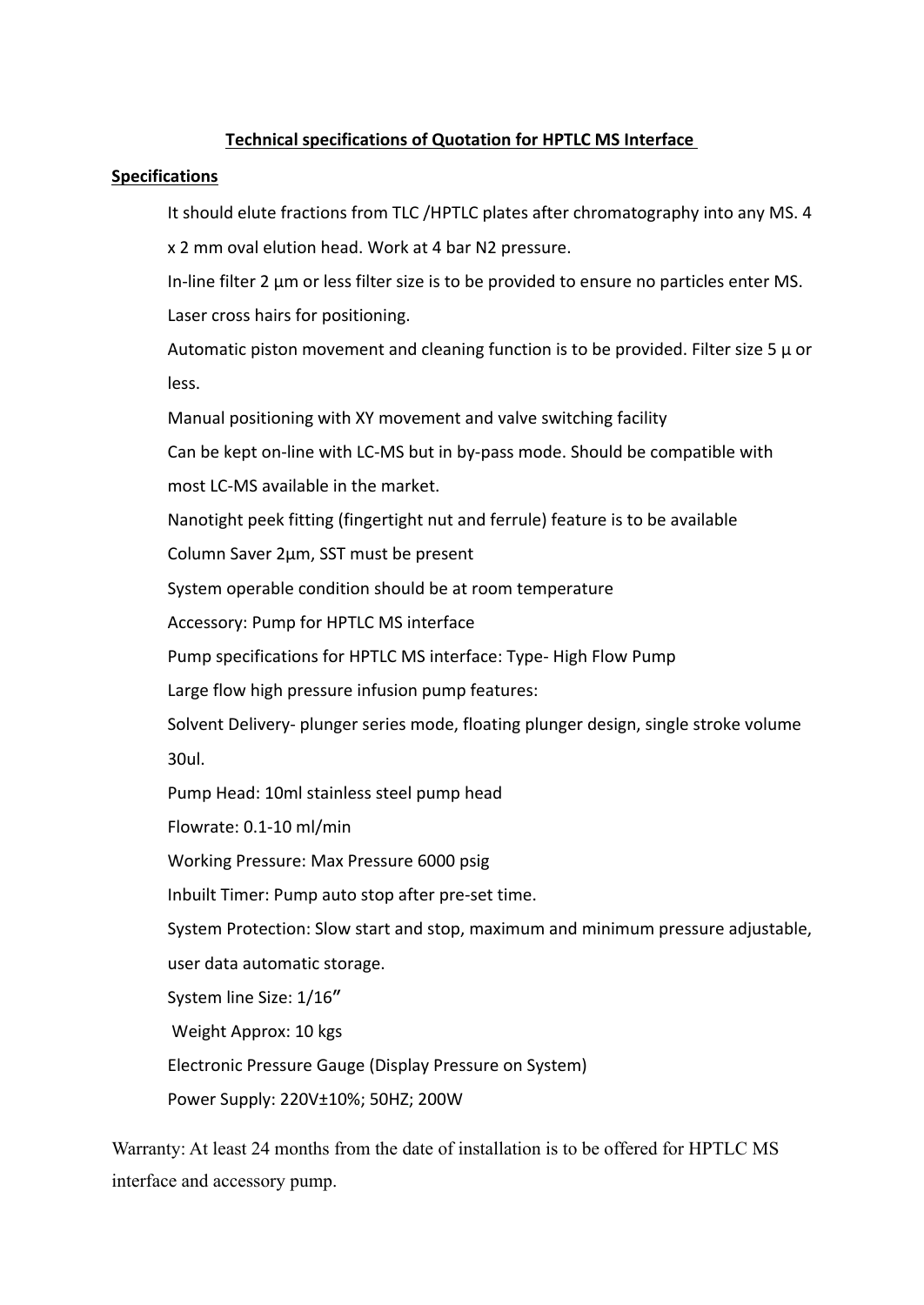### **General Conditions:**

- **1.** Every tenderer should submit Tender fee of **Rs. 2,500/-**
- **2.** Every tenderer should submit an Earnest Money Deposit (EMD) of **Rs. 25,000/- or equivalent Bank Guarantee valid upto the installation of the equipment..**
- **3.** The tender shall be submitted in the **two bid** viz. Technical Bid and Financial Bid. Only those qualified in technical bid will be eligible for participating in financial bid. A presentation regarding the technical specification and item to be supplied shall be done before the technical evaluation committee if requested.
- **4.** The bidder should be a manufacturer or their dealer specifically authorized by the manufacturer to quote on their behalf for this tender as per Manufacturer Authorization from and Indian agents of foreign principals, if any, who must have designed, manufactured, tested and supplied the equipment(s) similar to the type specified in the "Technical Specification". Such equipment must be of the most recent series/models incorporating the latest improvements in design.The models should be in successful operation for at least one year as on date of Bid Opening.
- **5. Compliance Statement**: Along with the technical details provide a tabular column indicating whether the equipment quoted by you meets the specifications by indicating 'YES' or 'NO'. If 'YES', support the claim by providing original brochures.**Vendors should provide clear brochures/data sheets about the equipment and its working. Also include adequate proof for the claim regarding the performance.**
- **6. Reference:** Names of Institutes with contact person and telephone/ email where similar equipment supplied by you in India [Preferably South India] shall be mentioned in the bid..
- **7.** Incomplete & conditional tenders and tenders received after the due date will be summarily rejected without assigning any reasons thereof.
- **8.** The price should be inclusive of all taxes, duties, transportation, insurance, installation etc. Nothing extra will be paid in addition to the quoted rate. Any amount in Indian rupees for installation, commission, labour, spares, service etc shall be entered in item 2 of BoQ.
- **9.** Payment Terms: 90% payment shall be made through irrevocable LC on presentation of complete and clear shipping documents and balance 10% of the amount shall be released after the receipt, installation commissioning and acceptance of the equipment **in case of foreign consignment.**